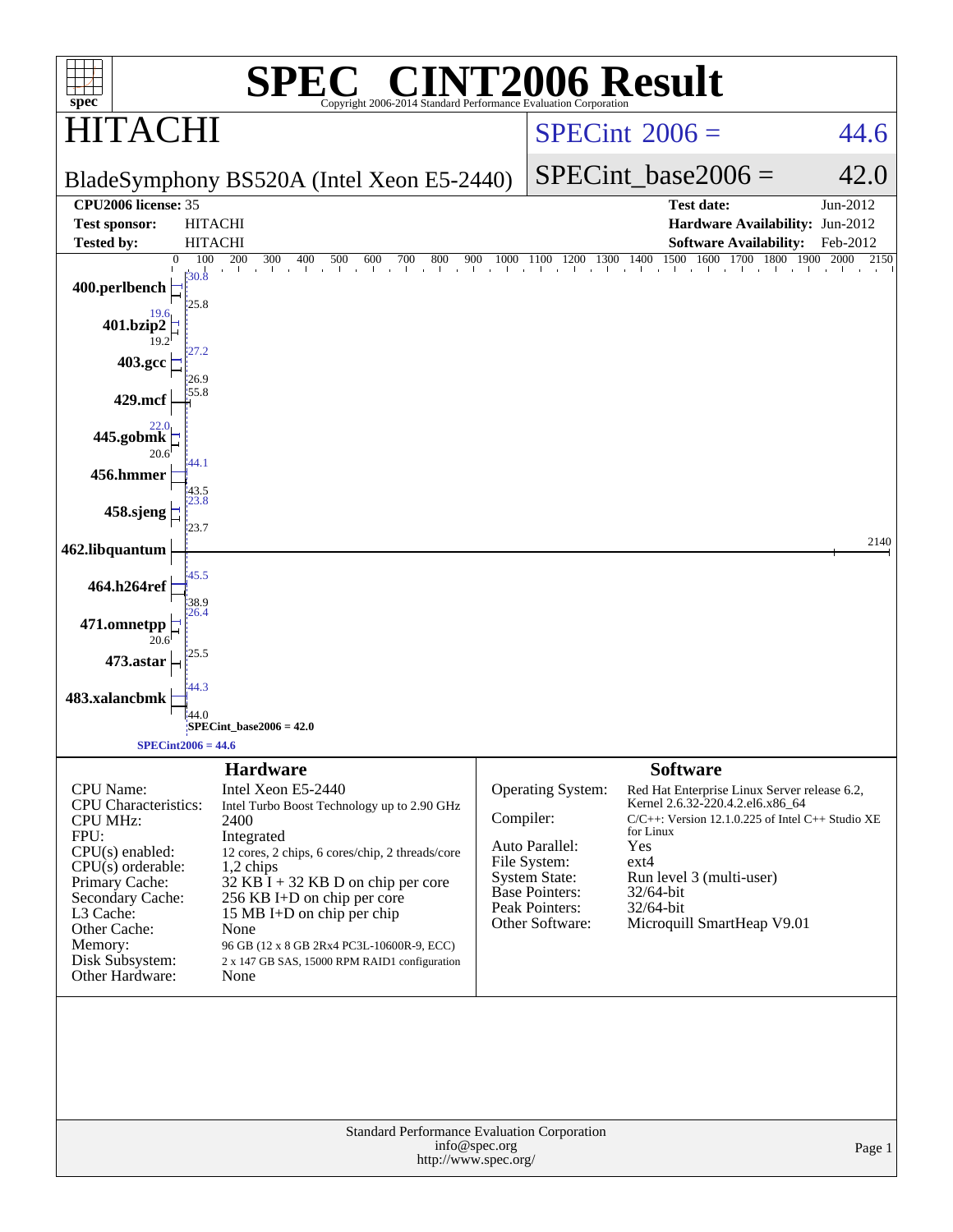

## ITACHI

## $SPECint2006 = 44.6$  $SPECint2006 = 44.6$

BladeSymphony BS520A (Intel Xeon E5-2440)

SPECint base2006 =  $42.0$ 

```
CPU2006 license: 35 Test date: Jun-2012
```
**[Test sponsor:](http://www.spec.org/auto/cpu2006/Docs/result-fields.html#Testsponsor)** HITACHI **[Hardware Availability:](http://www.spec.org/auto/cpu2006/Docs/result-fields.html#HardwareAvailability)** Jun-2012 **[Tested by:](http://www.spec.org/auto/cpu2006/Docs/result-fields.html#Testedby)** HITACHI **[Software Availability:](http://www.spec.org/auto/cpu2006/Docs/result-fields.html#SoftwareAvailability)** Feb-2012

### **[Results Table](http://www.spec.org/auto/cpu2006/Docs/result-fields.html#ResultsTable)**

| <b>Peak</b>                                                                                                                            | <b>Base</b> |  |  |                |                |                                        |                                                                            |
|----------------------------------------------------------------------------------------------------------------------------------------|-------------|--|--|----------------|----------------|----------------------------------------|----------------------------------------------------------------------------|
| <b>Seconds</b><br>Ratio<br><b>Seconds</b><br>Ratio<br><b>Seconds</b><br><b>Seconds</b><br><b>Ratio</b><br><b>Ratio</b><br><b>Ratio</b> |             |  |  | <b>Seconds</b> | <b>Ratio</b>   | <b>Seconds</b>                         | <b>Benchmark</b>                                                           |
| 30.8<br>25.8<br>378<br>317<br>30.8<br>317<br>30.8<br>25.9<br>317                                                                       |             |  |  | 378            | 25.8           | 378                                    | $ 400$ .perlbench                                                          |
| 503<br>19.2<br>19.2<br>493<br>493<br>19.6<br><b>19.6</b><br>19.6<br>494                                                                |             |  |  | 503            | 19.2           | 502                                    | 401.bzip2                                                                  |
| 27.2<br><u>299</u><br>27.2<br>27.2<br>26.9<br>26.9<br>296<br>296<br><u>296</u>                                                         |             |  |  | 300            | 26.9           | 299                                    | $403.\mathrm{gcc}$                                                         |
| 55.3<br>55.8<br>55.8<br>165<br>55.3<br>163<br>55.8<br>163<br>165                                                                       |             |  |  | 163            | 55.8           | 163                                    | $429$ .mcf                                                                 |
| 22.0<br>20.6<br>20.5<br>477<br>511<br>477<br>22.0<br>478<br>22.0                                                                       |             |  |  | 510            | 20.6           | 510                                    |                                                                            |
| 43.8<br>43.5<br>212<br>44.1<br>214<br>212<br>44.1<br>44.1<br>212                                                                       |             |  |  | 213            | 43.5           | 214                                    |                                                                            |
| 23.8<br>23.8<br>510<br>23.7<br>507<br>23.8<br>507<br>508<br>23.9                                                                       |             |  |  | 509            | 23.7           | <u>510</u>                             |                                                                            |
| 10.5<br>9.69<br>9.69<br>10.5<br>2140<br>1970<br>2140<br>2140<br>1970                                                                   |             |  |  | 9.69           | 2140           | 9.69                                   |                                                                            |
| 45.5<br>38.7<br>569<br>38.9<br>45.3<br>45.6<br>489<br>486<br>486                                                                       |             |  |  | 572            | 39.0           | 567                                    | 464.h264ref                                                                |
| 26.3<br>303<br>20.6<br>20.6<br>237<br>238<br>236<br>26.5<br>26.4                                                                       |             |  |  | 304            | 20.5           | 304                                    |                                                                            |
| 25.5<br>276<br>25.5<br>25.5<br>276<br>25.4<br>275<br>276<br>25.5                                                                       |             |  |  | 275            | 25.4           | 276                                    | $473$ . astar                                                              |
| 44.3<br>44.0<br>157<br>44.3<br>155<br>156<br>44.1<br>156<br>44.4                                                                       |             |  |  | 157            | 44.0           | 157                                    | 483.xalancbmk                                                              |
| 1.3.1.41<br>$D$ and $L$ and $L$ and $L$ and $L$ and $L$                                                                                |             |  |  |                | $\overline{1}$ | $\mathbf{D}$ $\mathbf{D}$ $\mathbf{D}$ | $445$ .gobmk<br>456.hmmer<br>$458$ .sjeng<br>462.libquantum<br>471.omnetpp |

Results appear in the [order in which they were run.](http://www.spec.org/auto/cpu2006/Docs/result-fields.html#RunOrder) Bold underlined text [indicates a median measurement.](http://www.spec.org/auto/cpu2006/Docs/result-fields.html#Median)

### **[Operating System Notes](http://www.spec.org/auto/cpu2006/Docs/result-fields.html#OperatingSystemNotes)**

Stack size set to unlimited using "ulimit -s unlimited"

### **[Platform Notes](http://www.spec.org/auto/cpu2006/Docs/result-fields.html#PlatformNotes)**

 Sysinfo program /home/cpu2006/config/sysinfo.rev6800 \$Rev: 6800 \$ \$Date:: 2011-10-11 #\$ 6f2ebdff5032aaa42e583f96b07f99d3 running on localhost.localdomain Fri Jun 15 12:12:27 2012

 This section contains SUT (System Under Test) info as seen by some common utilities. To remove or add to this section, see: <http://www.spec.org/cpu2006/Docs/config.html#sysinfo>

 From /proc/cpuinfo model name : Intel(R) Xeon(R) CPU E5-2440 0 @ 2.40GHz 2 "physical id"s (chips) 24 "processors" cores, siblings (Caution: counting these is hw and system dependent. The following excerpts from /proc/cpuinfo might not be reliable. Use with caution.) cpu cores : 6 siblings : 12 physical 0: cores 0 1 2 3 4 5 physical 1: cores 0 1 2 3 4 5 cache size : 15360 KB From /proc/meminfo MemTotal: 99044504 kB

Continued on next page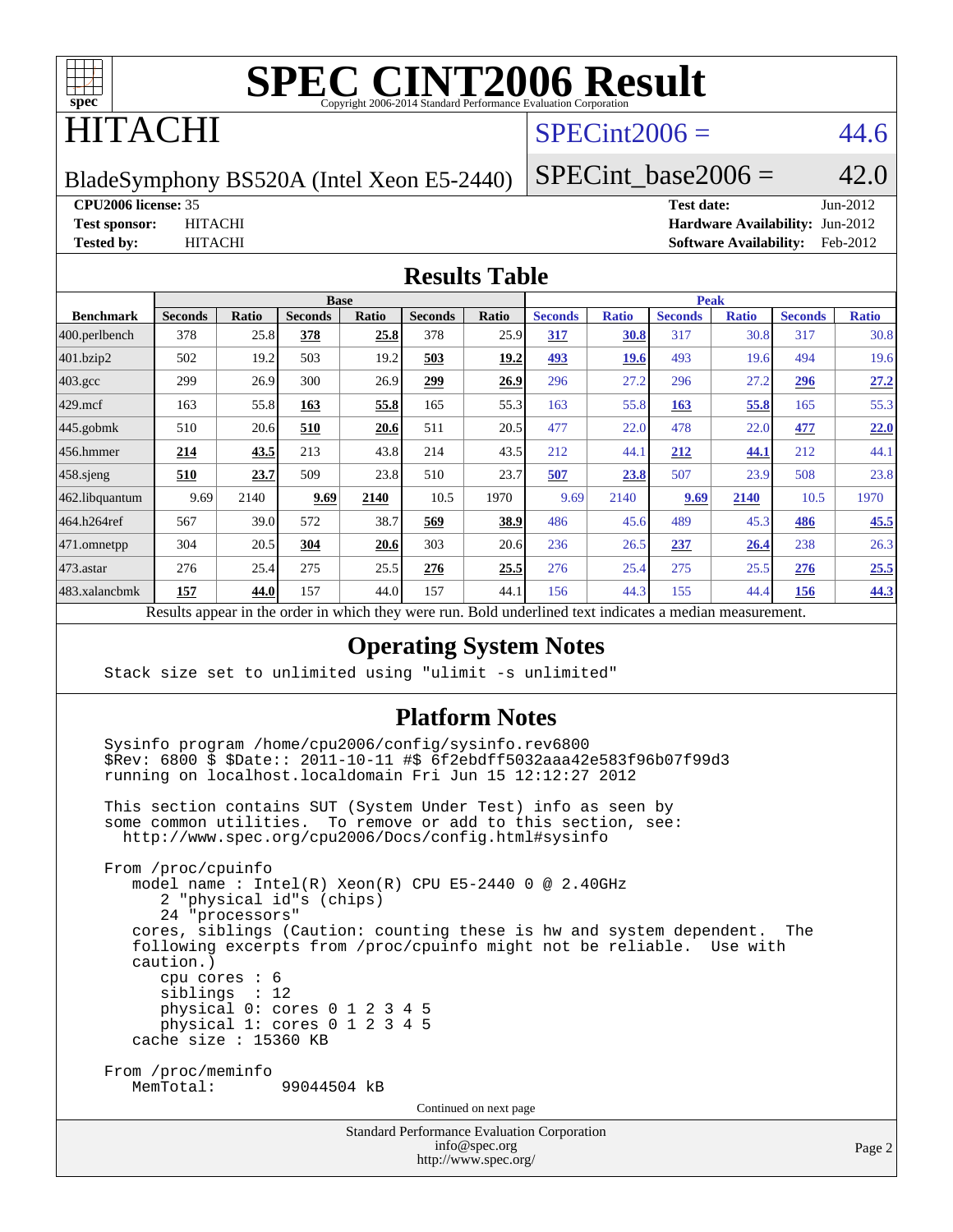| $spec^{\circ}$ | <b>SPEC CINT2006 Result</b><br>Copyright 2006-2014 Standard Performance Evaluation Corporation |  |
|----------------|------------------------------------------------------------------------------------------------|--|
| H              |                                                                                                |  |

## $SPECint2006 = 44.6$  $SPECint2006 = 44.6$

BladeSymphony BS520A (Intel Xeon E5-2440)

SPECint base2006 =  $42.0$ 

**[CPU2006 license:](http://www.spec.org/auto/cpu2006/Docs/result-fields.html#CPU2006license)** 35 **[Test date:](http://www.spec.org/auto/cpu2006/Docs/result-fields.html#Testdate)** Jun-2012 **[Test sponsor:](http://www.spec.org/auto/cpu2006/Docs/result-fields.html#Testsponsor)** HITACHI **[Hardware Availability:](http://www.spec.org/auto/cpu2006/Docs/result-fields.html#HardwareAvailability)** Jun-2012 **[Tested by:](http://www.spec.org/auto/cpu2006/Docs/result-fields.html#Testedby)** HITACHI **[Software Availability:](http://www.spec.org/auto/cpu2006/Docs/result-fields.html#SoftwareAvailability)** Feb-2012

#### **[Platform Notes \(Continued\)](http://www.spec.org/auto/cpu2006/Docs/result-fields.html#PlatformNotes)**

HugePages\_Total: 0<br>Hugepagesize: 2048 kB Hugepagesize:

 /usr/bin/lsb\_release -d Red Hat Enterprise Linux Server release 6.2 (Santiago)

 From /etc/\*release\* /etc/\*version\* redhat-release: Red Hat Enterprise Linux Server release 6.2 (Santiago) system-release: Red Hat Enterprise Linux Server release 6.2 (Santiago) system-release-cpe: cpe:/o:redhat:enterprise\_linux:6server:ga:server

uname -a:

 Linux localhost.localdomain 2.6.32-220.4.2.el6.x86\_64 #1 SMP Mon Feb 6 16:39:28 EST 2012 x86\_64 x86\_64 x86\_64 GNU/Linux

run-level 3 Jun 15 11:49

(End of data from sysinfo program)

#### **[General Notes](http://www.spec.org/auto/cpu2006/Docs/result-fields.html#GeneralNotes)**

Environment variables set by runspec before the start of the run: KMP\_AFFINITY = "granularity=fine,scatter" LD\_LIBRARY\_PATH = "/home/cpu2006/libs/32:/home/cpu2006/libs/64" OMP NUM THREADS =  $"12"$ 

 Binaries compiled on a system with 1x Core i7-860 CPU + 8GB memory using RHEL5.5 Transparent Huge Pages enabled with: echo always > /sys/kernel/mm/redhat\_transparent\_hugepage/enabled

HITACHI BladeSymphony BS520A and HITACHI Compute Blade 520A are electronically equivalent. The results have been measured on a HITACHI BladeSymphony BS520A.

### **[Base Compiler Invocation](http://www.spec.org/auto/cpu2006/Docs/result-fields.html#BaseCompilerInvocation)**

[C benchmarks](http://www.spec.org/auto/cpu2006/Docs/result-fields.html#Cbenchmarks): [icc -m64](http://www.spec.org/cpu2006/results/res2012q3/cpu2006-20120619-23050.flags.html#user_CCbase_intel_icc_64bit_f346026e86af2a669e726fe758c88044)

[C++ benchmarks:](http://www.spec.org/auto/cpu2006/Docs/result-fields.html#CXXbenchmarks) [icpc -m64](http://www.spec.org/cpu2006/results/res2012q3/cpu2006-20120619-23050.flags.html#user_CXXbase_intel_icpc_64bit_fc66a5337ce925472a5c54ad6a0de310)

## **[Base Portability Flags](http://www.spec.org/auto/cpu2006/Docs/result-fields.html#BasePortabilityFlags)**

 400.perlbench: [-DSPEC\\_CPU\\_LP64](http://www.spec.org/cpu2006/results/res2012q3/cpu2006-20120619-23050.flags.html#b400.perlbench_basePORTABILITY_DSPEC_CPU_LP64) [-DSPEC\\_CPU\\_LINUX\\_X64](http://www.spec.org/cpu2006/results/res2012q3/cpu2006-20120619-23050.flags.html#b400.perlbench_baseCPORTABILITY_DSPEC_CPU_LINUX_X64) 401.bzip2: [-DSPEC\\_CPU\\_LP64](http://www.spec.org/cpu2006/results/res2012q3/cpu2006-20120619-23050.flags.html#suite_basePORTABILITY401_bzip2_DSPEC_CPU_LP64)

Continued on next page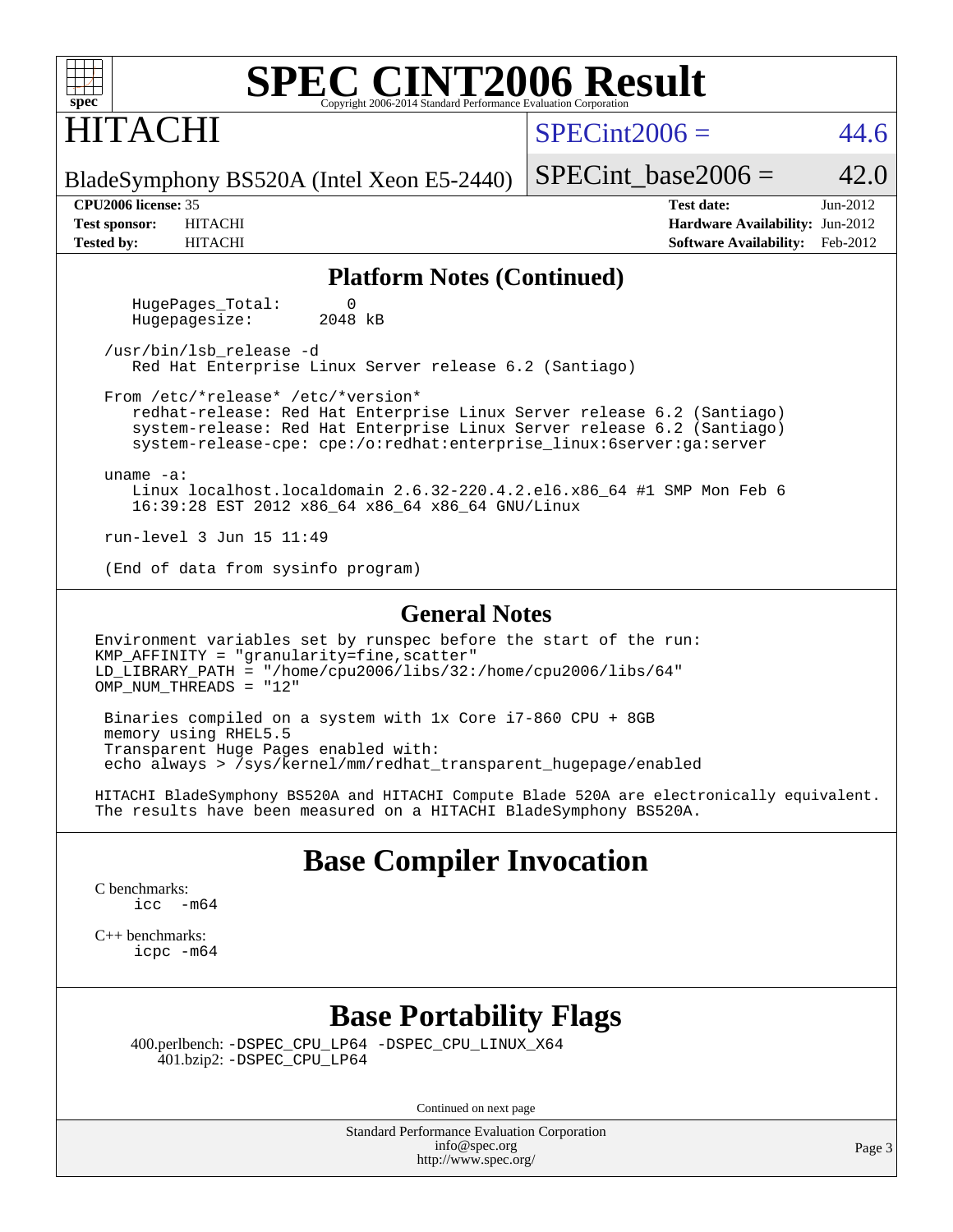

**ITACHI** 

 $SPECint2006 = 44.6$  $SPECint2006 = 44.6$ 

BladeSymphony BS520A (Intel Xeon E5-2440)

SPECint base2006 =  $42.0$ 

**[CPU2006 license:](http://www.spec.org/auto/cpu2006/Docs/result-fields.html#CPU2006license)** 35 **[Test date:](http://www.spec.org/auto/cpu2006/Docs/result-fields.html#Testdate)** Jun-2012 **[Test sponsor:](http://www.spec.org/auto/cpu2006/Docs/result-fields.html#Testsponsor)** HITACHI **[Hardware Availability:](http://www.spec.org/auto/cpu2006/Docs/result-fields.html#HardwareAvailability)** Jun-2012 **[Tested by:](http://www.spec.org/auto/cpu2006/Docs/result-fields.html#Testedby)** HITACHI **[Software Availability:](http://www.spec.org/auto/cpu2006/Docs/result-fields.html#SoftwareAvailability)** Feb-2012

## **[Base Portability Flags \(Continued\)](http://www.spec.org/auto/cpu2006/Docs/result-fields.html#BasePortabilityFlags)**

 403.gcc: [-DSPEC\\_CPU\\_LP64](http://www.spec.org/cpu2006/results/res2012q3/cpu2006-20120619-23050.flags.html#suite_basePORTABILITY403_gcc_DSPEC_CPU_LP64) 429.mcf: [-DSPEC\\_CPU\\_LP64](http://www.spec.org/cpu2006/results/res2012q3/cpu2006-20120619-23050.flags.html#suite_basePORTABILITY429_mcf_DSPEC_CPU_LP64) 445.gobmk: [-DSPEC\\_CPU\\_LP64](http://www.spec.org/cpu2006/results/res2012q3/cpu2006-20120619-23050.flags.html#suite_basePORTABILITY445_gobmk_DSPEC_CPU_LP64) 456.hmmer: [-DSPEC\\_CPU\\_LP64](http://www.spec.org/cpu2006/results/res2012q3/cpu2006-20120619-23050.flags.html#suite_basePORTABILITY456_hmmer_DSPEC_CPU_LP64) 458.sjeng: [-DSPEC\\_CPU\\_LP64](http://www.spec.org/cpu2006/results/res2012q3/cpu2006-20120619-23050.flags.html#suite_basePORTABILITY458_sjeng_DSPEC_CPU_LP64) 462.libquantum: [-DSPEC\\_CPU\\_LP64](http://www.spec.org/cpu2006/results/res2012q3/cpu2006-20120619-23050.flags.html#suite_basePORTABILITY462_libquantum_DSPEC_CPU_LP64) [-DSPEC\\_CPU\\_LINUX](http://www.spec.org/cpu2006/results/res2012q3/cpu2006-20120619-23050.flags.html#b462.libquantum_baseCPORTABILITY_DSPEC_CPU_LINUX) 464.h264ref: [-DSPEC\\_CPU\\_LP64](http://www.spec.org/cpu2006/results/res2012q3/cpu2006-20120619-23050.flags.html#suite_basePORTABILITY464_h264ref_DSPEC_CPU_LP64) 471.omnetpp: [-DSPEC\\_CPU\\_LP64](http://www.spec.org/cpu2006/results/res2012q3/cpu2006-20120619-23050.flags.html#suite_basePORTABILITY471_omnetpp_DSPEC_CPU_LP64) 473.astar: [-DSPEC\\_CPU\\_LP64](http://www.spec.org/cpu2006/results/res2012q3/cpu2006-20120619-23050.flags.html#suite_basePORTABILITY473_astar_DSPEC_CPU_LP64) 483.xalancbmk: [-DSPEC\\_CPU\\_LP64](http://www.spec.org/cpu2006/results/res2012q3/cpu2006-20120619-23050.flags.html#suite_basePORTABILITY483_xalancbmk_DSPEC_CPU_LP64) [-DSPEC\\_CPU\\_LINUX](http://www.spec.org/cpu2006/results/res2012q3/cpu2006-20120619-23050.flags.html#b483.xalancbmk_baseCXXPORTABILITY_DSPEC_CPU_LINUX)

### **[Base Optimization Flags](http://www.spec.org/auto/cpu2006/Docs/result-fields.html#BaseOptimizationFlags)**

[C benchmarks](http://www.spec.org/auto/cpu2006/Docs/result-fields.html#Cbenchmarks): [-xAVX](http://www.spec.org/cpu2006/results/res2012q3/cpu2006-20120619-23050.flags.html#user_CCbase_f-xAVX) [-ipo](http://www.spec.org/cpu2006/results/res2012q3/cpu2006-20120619-23050.flags.html#user_CCbase_f-ipo) [-O3](http://www.spec.org/cpu2006/results/res2012q3/cpu2006-20120619-23050.flags.html#user_CCbase_f-O3) [-no-prec-div](http://www.spec.org/cpu2006/results/res2012q3/cpu2006-20120619-23050.flags.html#user_CCbase_f-no-prec-div) [-parallel](http://www.spec.org/cpu2006/results/res2012q3/cpu2006-20120619-23050.flags.html#user_CCbase_f-parallel) [-opt-prefetch](http://www.spec.org/cpu2006/results/res2012q3/cpu2006-20120619-23050.flags.html#user_CCbase_f-opt-prefetch) [-auto-p32](http://www.spec.org/cpu2006/results/res2012q3/cpu2006-20120619-23050.flags.html#user_CCbase_f-auto-p32)

[C++ benchmarks:](http://www.spec.org/auto/cpu2006/Docs/result-fields.html#CXXbenchmarks) [-xAVX](http://www.spec.org/cpu2006/results/res2012q3/cpu2006-20120619-23050.flags.html#user_CXXbase_f-xAVX) [-ipo](http://www.spec.org/cpu2006/results/res2012q3/cpu2006-20120619-23050.flags.html#user_CXXbase_f-ipo) [-O3](http://www.spec.org/cpu2006/results/res2012q3/cpu2006-20120619-23050.flags.html#user_CXXbase_f-O3) [-no-prec-div](http://www.spec.org/cpu2006/results/res2012q3/cpu2006-20120619-23050.flags.html#user_CXXbase_f-no-prec-div) [-opt-prefetch](http://www.spec.org/cpu2006/results/res2012q3/cpu2006-20120619-23050.flags.html#user_CXXbase_f-opt-prefetch) [-auto-p32](http://www.spec.org/cpu2006/results/res2012q3/cpu2006-20120619-23050.flags.html#user_CXXbase_f-auto-p32) [-Wl,-z,muldefs](http://www.spec.org/cpu2006/results/res2012q3/cpu2006-20120619-23050.flags.html#user_CXXbase_link_force_multiple1_74079c344b956b9658436fd1b6dd3a8a) [-L/smartheap -lsmartheap64](http://www.spec.org/cpu2006/results/res2012q3/cpu2006-20120619-23050.flags.html#user_CXXbase_SmartHeap64_5e654037dadeae1fe403ab4b4466e60b)

## **[Base Other Flags](http://www.spec.org/auto/cpu2006/Docs/result-fields.html#BaseOtherFlags)**

[C benchmarks](http://www.spec.org/auto/cpu2006/Docs/result-fields.html#Cbenchmarks):

403.gcc: [-Dalloca=\\_alloca](http://www.spec.org/cpu2006/results/res2012q3/cpu2006-20120619-23050.flags.html#b403.gcc_baseEXTRA_CFLAGS_Dalloca_be3056838c12de2578596ca5467af7f3)

## **[Peak Compiler Invocation](http://www.spec.org/auto/cpu2006/Docs/result-fields.html#PeakCompilerInvocation)**

[C benchmarks \(except as noted below\)](http://www.spec.org/auto/cpu2006/Docs/result-fields.html#Cbenchmarksexceptasnotedbelow): [icc -m64](http://www.spec.org/cpu2006/results/res2012q3/cpu2006-20120619-23050.flags.html#user_CCpeak_intel_icc_64bit_f346026e86af2a669e726fe758c88044)

400.perlbench: [icc -m32](http://www.spec.org/cpu2006/results/res2012q3/cpu2006-20120619-23050.flags.html#user_peakCCLD400_perlbench_intel_icc_a6a621f8d50482236b970c6ac5f55f93)

445.gobmk: [icc -m32](http://www.spec.org/cpu2006/results/res2012q3/cpu2006-20120619-23050.flags.html#user_peakCCLD445_gobmk_intel_icc_a6a621f8d50482236b970c6ac5f55f93)

464.h264ref: [icc -m32](http://www.spec.org/cpu2006/results/res2012q3/cpu2006-20120619-23050.flags.html#user_peakCCLD464_h264ref_intel_icc_a6a621f8d50482236b970c6ac5f55f93)

[C++ benchmarks \(except as noted below\):](http://www.spec.org/auto/cpu2006/Docs/result-fields.html#CXXbenchmarksexceptasnotedbelow) [icpc -m32](http://www.spec.org/cpu2006/results/res2012q3/cpu2006-20120619-23050.flags.html#user_CXXpeak_intel_icpc_4e5a5ef1a53fd332b3c49e69c3330699)

473.astar: [icpc -m64](http://www.spec.org/cpu2006/results/res2012q3/cpu2006-20120619-23050.flags.html#user_peakCXXLD473_astar_intel_icpc_64bit_fc66a5337ce925472a5c54ad6a0de310)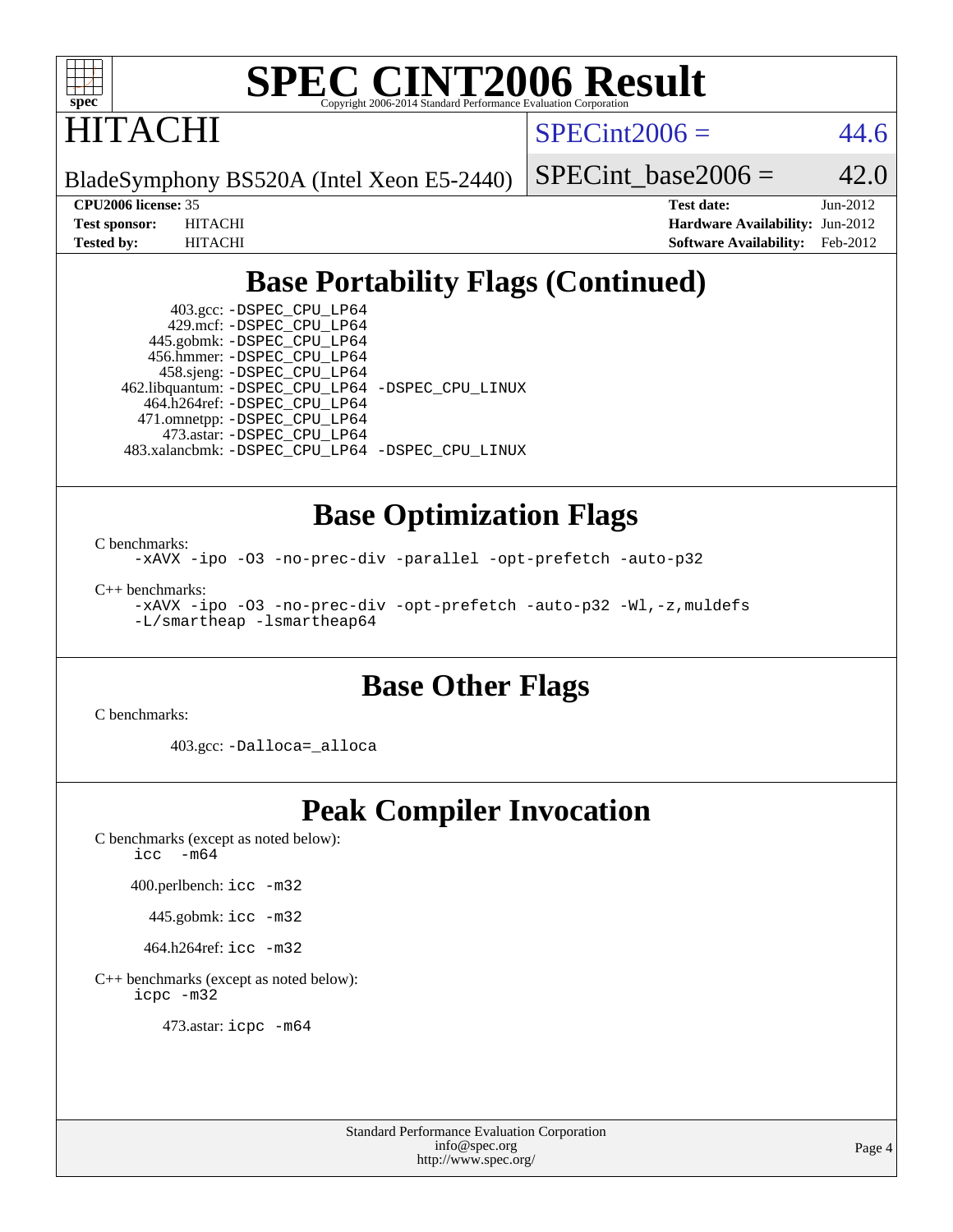

## ITACHI

 $SPECint2006 = 44.6$  $SPECint2006 = 44.6$ 

BladeSymphony BS520A (Intel Xeon E5-2440)

SPECint base2006 =  $42.0$ 

**[CPU2006 license:](http://www.spec.org/auto/cpu2006/Docs/result-fields.html#CPU2006license)** 35 **[Test date:](http://www.spec.org/auto/cpu2006/Docs/result-fields.html#Testdate)** Jun-2012 **[Test sponsor:](http://www.spec.org/auto/cpu2006/Docs/result-fields.html#Testsponsor)** HITACHI **[Hardware Availability:](http://www.spec.org/auto/cpu2006/Docs/result-fields.html#HardwareAvailability)** Jun-2012 **[Tested by:](http://www.spec.org/auto/cpu2006/Docs/result-fields.html#Testedby)** HITACHI **[Software Availability:](http://www.spec.org/auto/cpu2006/Docs/result-fields.html#SoftwareAvailability)** Feb-2012

## **[Peak Portability Flags](http://www.spec.org/auto/cpu2006/Docs/result-fields.html#PeakPortabilityFlags)**

 400.perlbench: [-DSPEC\\_CPU\\_LINUX\\_IA32](http://www.spec.org/cpu2006/results/res2012q3/cpu2006-20120619-23050.flags.html#b400.perlbench_peakCPORTABILITY_DSPEC_CPU_LINUX_IA32) 401.bzip2: [-DSPEC\\_CPU\\_LP64](http://www.spec.org/cpu2006/results/res2012q3/cpu2006-20120619-23050.flags.html#suite_peakPORTABILITY401_bzip2_DSPEC_CPU_LP64) 403.gcc: [-DSPEC\\_CPU\\_LP64](http://www.spec.org/cpu2006/results/res2012q3/cpu2006-20120619-23050.flags.html#suite_peakPORTABILITY403_gcc_DSPEC_CPU_LP64) 429.mcf: [-DSPEC\\_CPU\\_LP64](http://www.spec.org/cpu2006/results/res2012q3/cpu2006-20120619-23050.flags.html#suite_peakPORTABILITY429_mcf_DSPEC_CPU_LP64) 456.hmmer: [-DSPEC\\_CPU\\_LP64](http://www.spec.org/cpu2006/results/res2012q3/cpu2006-20120619-23050.flags.html#suite_peakPORTABILITY456_hmmer_DSPEC_CPU_LP64) 458.sjeng: [-DSPEC\\_CPU\\_LP64](http://www.spec.org/cpu2006/results/res2012q3/cpu2006-20120619-23050.flags.html#suite_peakPORTABILITY458_sjeng_DSPEC_CPU_LP64) 462.libquantum: [-DSPEC\\_CPU\\_LP64](http://www.spec.org/cpu2006/results/res2012q3/cpu2006-20120619-23050.flags.html#suite_peakPORTABILITY462_libquantum_DSPEC_CPU_LP64) [-DSPEC\\_CPU\\_LINUX](http://www.spec.org/cpu2006/results/res2012q3/cpu2006-20120619-23050.flags.html#b462.libquantum_peakCPORTABILITY_DSPEC_CPU_LINUX) 473.astar: [-DSPEC\\_CPU\\_LP64](http://www.spec.org/cpu2006/results/res2012q3/cpu2006-20120619-23050.flags.html#suite_peakPORTABILITY473_astar_DSPEC_CPU_LP64) 483.xalancbmk: [-DSPEC\\_CPU\\_LINUX](http://www.spec.org/cpu2006/results/res2012q3/cpu2006-20120619-23050.flags.html#b483.xalancbmk_peakCXXPORTABILITY_DSPEC_CPU_LINUX)

## **[Peak Optimization Flags](http://www.spec.org/auto/cpu2006/Docs/result-fields.html#PeakOptimizationFlags)**

[C benchmarks](http://www.spec.org/auto/cpu2006/Docs/result-fields.html#Cbenchmarks):

```
Standard Performance Evaluation Corporation
                                          info@spec.org
     400.perlbench: -xAVX(pass 2) -prof-gen(pass 1) -ipo(pass 2) -O3(pass 2)
                -no-prec-div(pass 2) -prof-use(pass 2) -opt-prefetch
                -ansi-alias
        401.bzip2: -xAVX(pass 2) -prof-gen(pass 1) -ipo(pass 2) -O3(pass 2)
                -no-prec-div -prof-use(pass 2) -auto-ilp32 -opt-prefetch
                -ansi-alias
          403.gcc: -xAVX -ipo -O3 -no-prec-div -inline-calloc
                -opt-malloc-options=3 -auto-ilp32
         429.mcf: basepeak = yes
       445.gobmk: -xAVX(pass 2) -prof-gen(pass 1) -prof-use(pass 2)
                -ansi-alias
       456.hmmer: -xAVX -ipo -O3 -no-prec-div -unroll2 -auto-ilp32
                -ansi-alias
         458.sjeng: -xAVX(pass 2) -prof-gen(pass 1) -ipo(pass 2) -O3(pass 2)
                -no-prec-div(pass 2) -prof-use(pass 2) -unroll4
    462.libquantum: basepeak = yes
       464.h264ref: -xAVX(pass 2) -prof-gen(pass 1) -ipo(pass 2) -O3(pass 2)
                -no-prec-div(pass 2) -prof-use(pass 2) -unroll2
                -ansi-alias
C++ benchmarks: 
      471.omnetpp: -xAVX(pass 2) -prof-gen(pass 1) -ipo(pass 2) -O3(pass 2)
                -no-prec-div(pass 2) -prof-use(pass 2)
                -opt-ra-region-strategy=block -ansi-alias
                -Wl,-z,muldefs -L/smartheap -lsmartheap
                                        Continued on next page
```
<http://www.spec.org/>